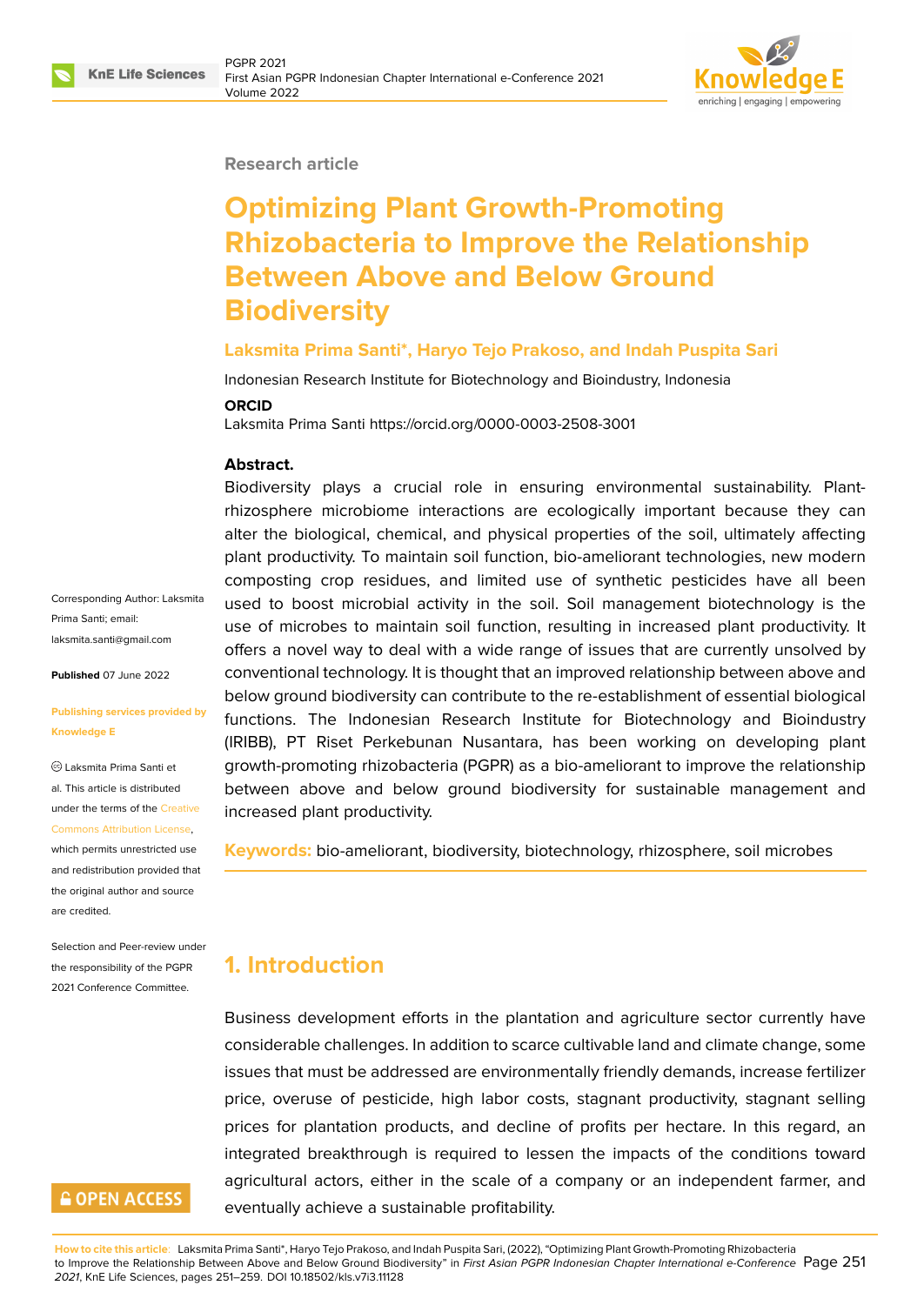A biotechnological approach is then introduced in the practices of soil management providing a novel path on solving problems that remain unanswered by current conventional technology. Utilization of soil microbes is an effective method for stabilizing soil aggregates [1], increasing nutrient uptake, controlling soil-borne pathogens, and accelerating solid organic wastes decomposition [2] with less pollutant added to the environment. Bio-ameliorants are basically microorganisms that can improve nutrient availability to pla[nt](#page-7-0)s. They are thought to be an important part of sustainable agriculture because they can significantly decrease the num[be](#page-7-1)r of chemical fertilizer application. Furthermore, microbial inoculants can enrich the microbial biodiversity in the rhizosphere thus increasing soil microbial activity [3]. Therefore, it is hypothesized that by increasing rhizospheres microbial activity through bio-ameliorant application, nutrient solubilization can be improved, leading to less chemical fertilizer application. Plant rhizosphere is a soil area adjacent to a plant's [ro](#page-7-2)ot which is satiated with soil microbial activity [4] resulted from bacteria and fungi as the dominant groups [5] demonstrating crucial role on rhizosphere's ecology. Soil microorganisms that live in the rhizosphere, some of which are aggressive plant roots colonizer and some are plant growth promoter, are desi[gn](#page-7-3)ated as plant growth promoting rhizobacteria (PGPR) [6].

Soil microorganisms especially bacteria and fungi play an important part on providing vital service to all ecosystems, such as cycling the nutrient and organic matter in the soil, sequestering carbon, regulating greenhouse gasses [7], bi[or](#page-8-0)emediating of toxics and pollutants [8], and increasing the amount soil nutrient availability for crops. In the tropical region, the diversity of the soil microorganism (bacteria and fungi) is greater than that of other soil organism. Improvement of biologi[ca](#page-8-1)l diversity of both above (crops) and bel[ow](#page-8-2)-ground (soil microbial) properties can benefit the environment not only at ecosystem but also agricultural level. This paper discusses the development technology and commercialization implemented at the Indonesian Research Institute for Biotechnology and Bioindustry (IRIBB), PT Riset Perkebunan Nusantara, on developing plant growth-promoting rhizobacteria (PGPR) i.e., *Burkholderia cenocepacia*, *Azotobacter beijerinckii*, *Pseudomonas fluorescens*, and *Trichoderma polysporum* as a soil bioameliorant to improve the relationship between above and below ground biodiversity.

### **2. Methodology**

#### **2.1. Development of soil bio-ameliorant technology**

The results of our laboratory's research (2009-2011) generated one prototype of a soil bio-ameliorant product, namely AggreStab. Development of an up-scaled AggreStab production technology was carried out using the core paradigm for market-driven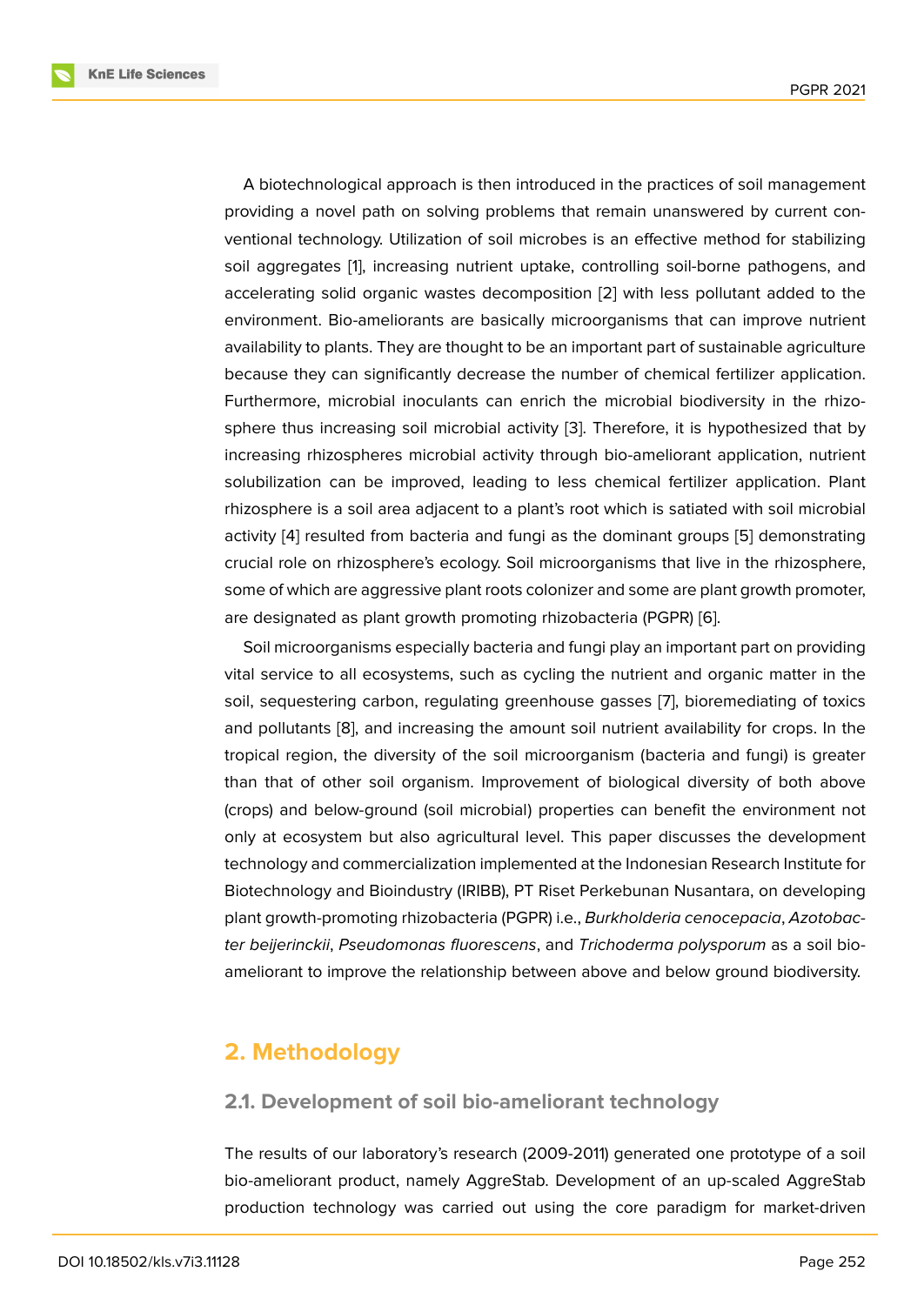goals that are simple, cheap, sourced from abundant materials, and efficient output. The pilot-scale production technology of AggreStab soil bio-ameliorant (2011-2016) is an intermediate step before entering commercial scale which started from laboratory, greenhouse, and field experiments as a series of its technology developments. Briefly, the main stages to produce soil bio-ameliorant were: (i) inoculating the bacteria into a specific medium as a starter and its propagation into industrial medium capacity, (ii) incorporating the cultured microbes onto a pasteurized-minerals and (iii) packaging.

### **2.2. Exopolysaccharide of PGPR bacteria**

The main exopolysaccharide bacteria used as active ingredient of a soil bio-ameliorant is *B. cenocepacia*. The bacteria produce exopolysaccharide in average of 5.03 mg ml<sup>-1</sup>. Moreover, *B. cenocepacia* is capable in fixing atmospheric N<sub>2</sub> non-symbiotically that measured with acetylene reduction analysis (ARA) with the value of 0.73 µmol g $^{\rm -1}.$ Also, it can produce indole acetic acid (IAA) hormone of 78.9 ppm and can survive on pH 3–7 for 6–12 months [9]. Total population of exopolysaccharide bacteria in the mineral matrix were estimated using total plate count method in ATCC 14 media.

## **2.3. Propagation PGPR as an active ingredients of soil bio-ameliorant**

*Burkholderia cenocepacia* was prepared by the following steps: inoculation of the bacteria into 500 ml shake flasks containing 150 ml the American Type Culture Collection (ATCC) No. 14 medium which incubated on orbital shaker at 150 rpm, 30ºC for 7 days. Following incubation, the total cell count of exopolysaccharide bacteria should achieve 10<sup>8</sup> cell ml<sup>-1</sup> which were counted using total plate count method on solid ATCC No. 14 medium. The medium consists of (L $^{-1}$ ): 0.8 g K $_{2}$ HPO $_{4}$ , 0.2 g KH $_{2}$ PO $_{4}$ , 0.1 g CaSO $_{4}$ .2H $_{2}$ O, 0.2 g MgSO $_{\rm 4}$ .7H $_{\rm 2}$ O, 2.0 mg FeCl $_{\rm 3}$ , Na $_{\rm 2}$ MoO $_{\rm 4}$ .2H $_{\rm 2}$ O (trace), 0.5 g yeast extract, 20 g sucrose, 15 g bacto agar, and final pH 7.2 [10].

*Azotobacter beijerinckii.* Burk's N-free medium comprises of (L<sup>−1</sup>): 0.41 g KH<sub>2</sub>PO<sub>4</sub>,10 g glucose, 0.52 g K $_{\rm 2}$ HPO $_{\rm 4}$ , 0.05 g Na $_{\rm 2}$ SO $_{\rm 4}$ , 0.2 g CaCl $_{\rm 2}$ , 0.005 g FeSO $_{\rm 4}$ .7H $_{\rm 2}$ O, 0.1 g MgSO $_4$ .7H $_2$ O, 0.0025 g Na $_2$ MoO $_4$ .2H $_2$ O. A[gar](#page-8-3) concentration for semi- and solid medium were 1.8 g and 15 g, respectively. pH was adjusted to 7.0  $\pm$  0.1 before autoclaving at 121<sup>°</sup>C for 15 min [11][12].

*Pseudomonas fluorescens.* King's B medium consists of 10 g proteose peptone (DIFCO), 1.5 g anhydrous K $_2$ HPO $_4$ , 15 g glycerol, 5 mL MgSO $_4$  (1 M; sterile), antibiotics (as needed). Add  $H_2O$  $H_2O$  to first three ingredients to bring volume to 1 L. Adjust the pH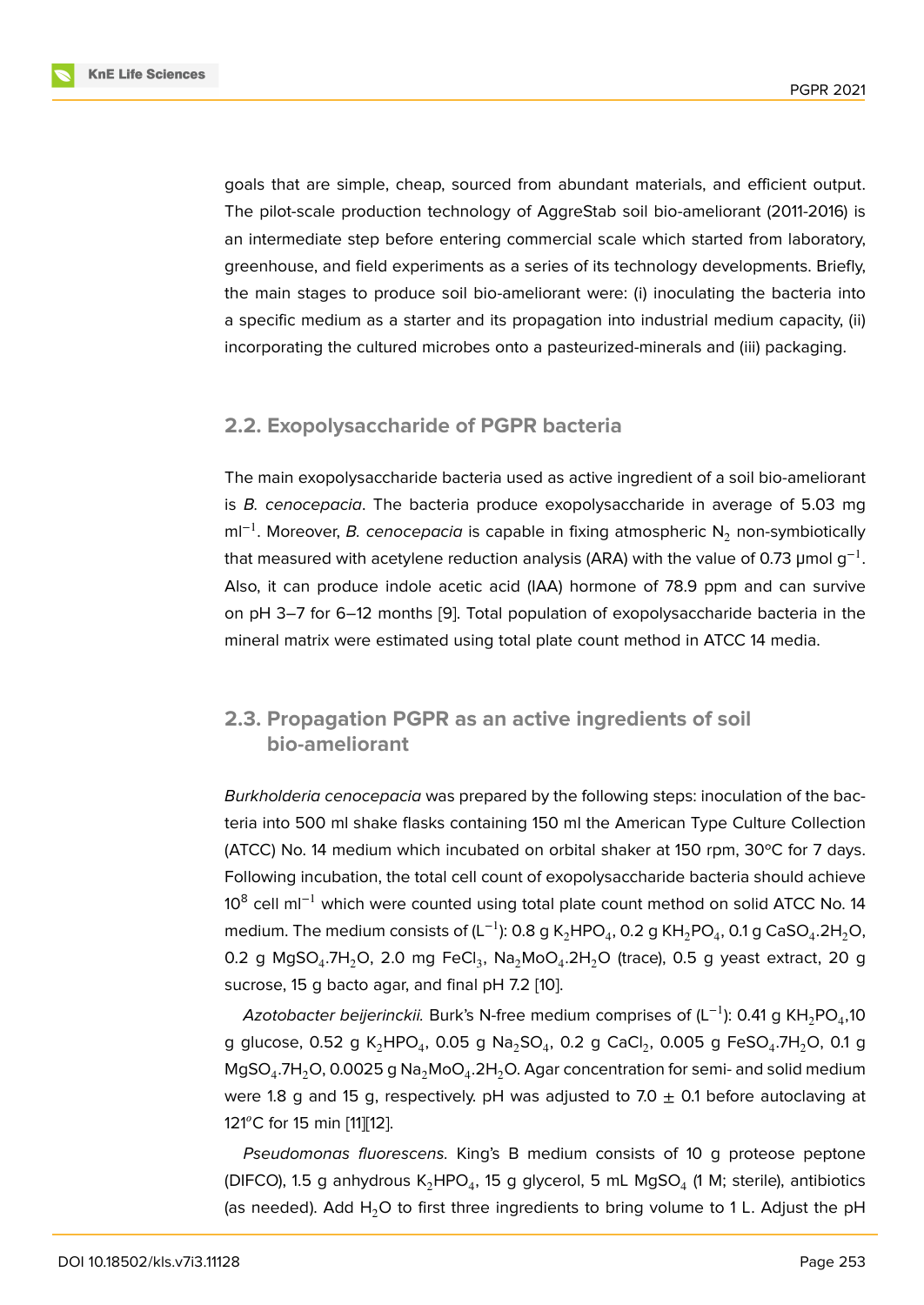to 7.0 with HCl. Autoclave and then add 5 mL of sterile 1 M MgSO<sub>4</sub> [13], whereas *T*. *polysporum* fungus was propagated on potato dextrose agar (DIFCO).

#### **2.4. Description of the PGPR product ``AggreStab''**

AggreStab was produced in a shape of 2-5 mm granule that mixed with minerals and amino acids as its carrier and was packed in a 25 kg bag (Fig 1). AggreStab contains a PGPR culture of non-pathogenic and endophytic bacteria *Burkholderia cenocepacia*, *Pseudomonas fluorescens*, *Azotobacter beijerinckii* (10<sup>6</sup> -10<sup>8</sup> cfu g−1), and *Trichoderma polysporum* (10<sup>4</sup>-10<sup>6</sup> propagule g<sup>−1</sup> of product). Utilizing mineral and amino acids materials, AggreStab is considered slow-release soil bio-ameliorant, environmentally friendly, and harmless to human as well.



**Figure** 1: AggreStab soil bio-ameliorant in granular form with one-year stable quality guarantee.

Field experiments were carried out in plantation (sugarcane and oil palm) and food (paddy and corn) crops as well as horticulture (potatoes, chili, garlic, red onion, cabbage, tomatoes, and leek). However, this paper will only focus on crop plantations field experiments which were carried out at PT Astra Agro Lestari (Central Kalimantan), PT Bumitama Gunajaya Agro (Central Kalimantan), and PT Buana Karya Bakti (South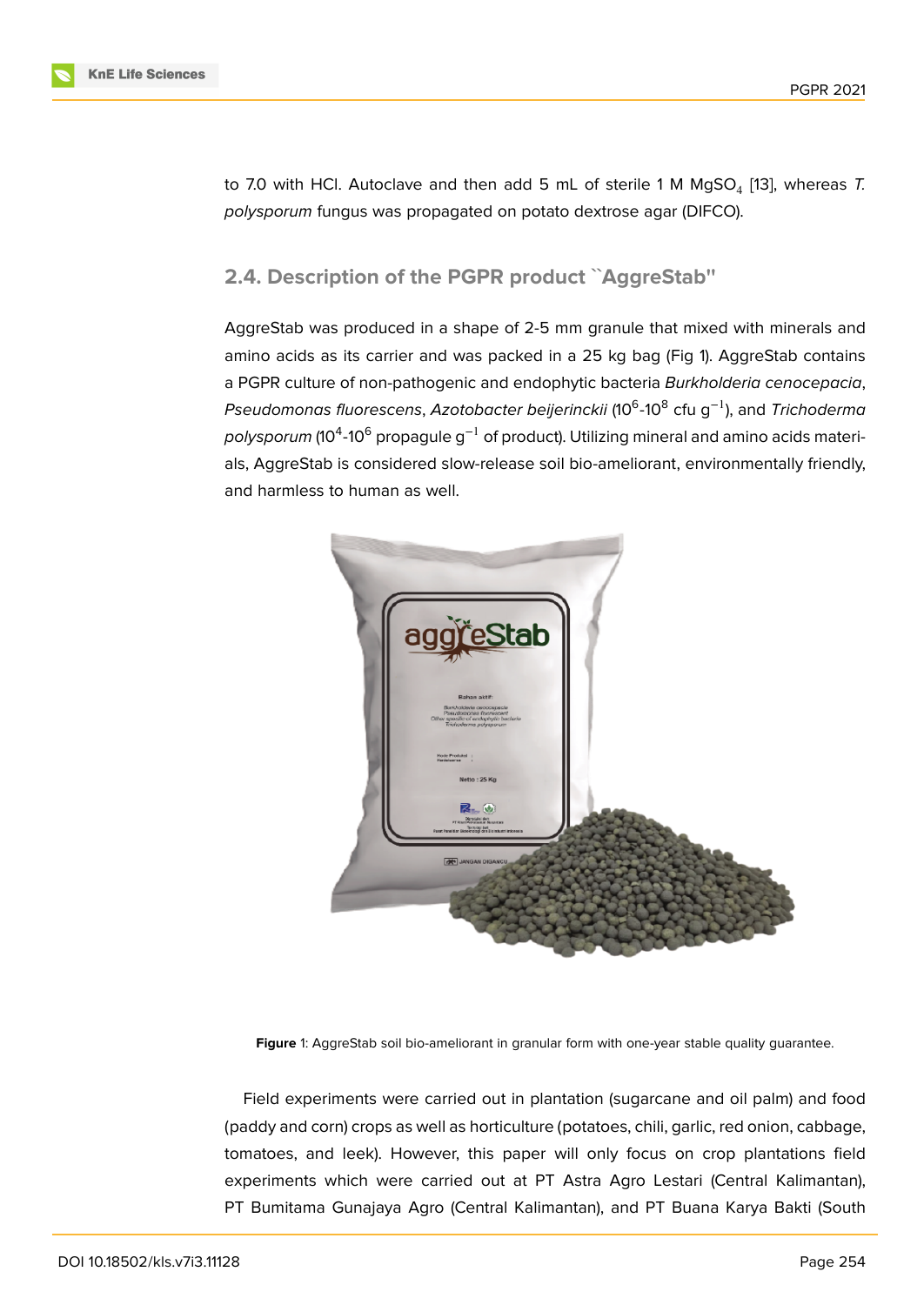Kalimantan). The treatments included a combination of NPK and AggreStab applications with a reduction of NPK fertilizer dosages.

### **3. Result and Discussion**

Our previous research indicated that the use of multi-isolate inoculum was more efficient in terms of soil nutrient improvement, availability of aggregates, and stable aggregate formation than that of a single isolate. The selected bacteria species can stimulate the formation of stable soil aggregate and enhanced water and nutrient retention. Some of them are capable of improve the solubilization of other nutrients with the intention of increasing fertilizer utilization efficiency on marginal soils.

*Burkholderia cenocepacia*, *P. fluorescens*, *A. beijerinckii*, and *T. polysporum* are the active ingredients that are endophytic for target plants, can reduce heavy metals, able to grow at pH 3-7, and able to increase water retention 11.2-61.6% [1]. In addition, in vitro analysis shows that the PGPR bacteria can inhibit Ganoderma species by using a cell lysis mechanism of the young growth mycelium of Ganoderma (Fig 2.). Moreover, *T. polysporum* can inhibit the growth of mycelium *Fusarium solani* and *[F](#page-7-0). oxysporum* by 65.5-67.9%; *Ganoderma* by 50-78.7%; and *Rigidoporus lignosus* by 74.1-87.4%.

Basic research to quantify and evaluate the physical, chemical, and biological processes in soil involving soil micro-organisms must continue to be carried out to provide in-depth scientific research on soil quality improvement and address problems related to soil quality. The results of this study on the role of exopolysaccharides in increasing soil aggregate, especially as a chelating agent, indicating that exopolysaccharide *B. cenocepacia* contains O-H (hydroxyl) and C=O (carbonyl) groups as showed FTIR spectrum analysis in the range of 3403-3400  $cm^{-1}$  and 1651-1636  $cm^{-1}$ . Furthermore, the analysis at 1126 cm<sup>-1</sup> further confirmed that those groups have  $\alpha$  and  $\beta$  configurations [14].

Since 2015, the soil bio-ameliorant AggreStab has being produced commercially at 20 tons day<sup>-1</sup> capacity. An up-scaled plant has been constructed at the workshop of [the](#page-8-6) Indonesia Research Institute for Biotechnology and Bioindustry, PT Riset Perkebunan Nusantara. In 2017-2019 the development technology of soil bio-ameliorant was supported by Project Management of the Ministry of Research and Technology, the Republic of Indonesia, to develop the commercial market. Unlike chemical fertilizer, AggreStab soil bio-ameliorant will only be produced after the users order the product since microbes of AggreStab soil bio-ameliorant have a shelf-life of about 12 months.

The application of AggreStab has shown that stable soil aggregate is formed thus increase the soil fertility. It also able to cut off chemical fertilizer application up to 50. The other benefits of AggreStab are: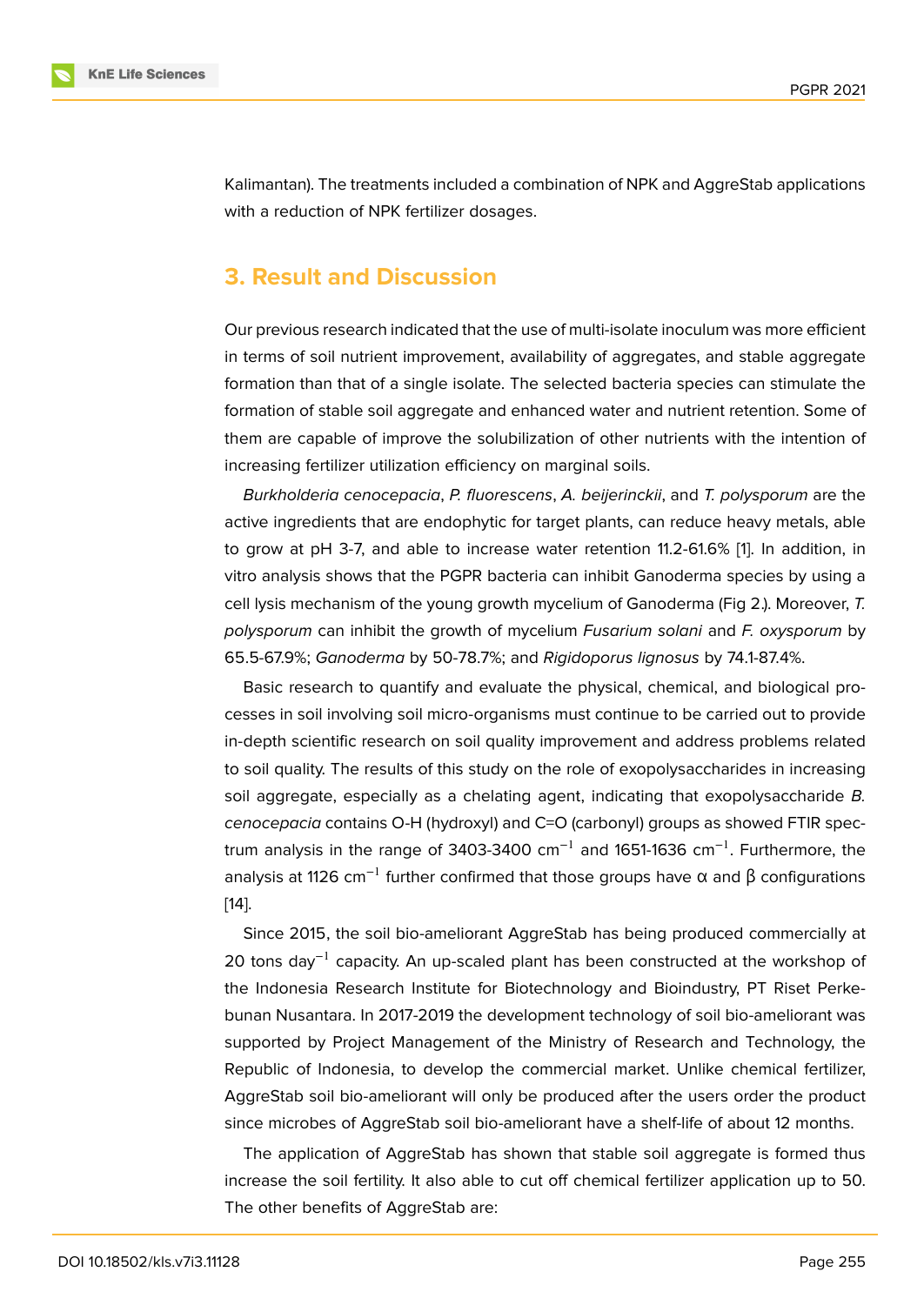



**Figure** 2: The PGPR of *B. cenocepacia* can inhibit Ganoderma species by using a cell lysis mechanism (arrow).

- 1. Application cost reduction by 10-30% saving on fertilizer cost.
- 2. Environmentally friendly practice.
- 3. Applicable to any crop.

Finally, AggreStab application can cut off costs on storage, labor and transportation as the extra benefi. Although the benefits offered are remarkable, the implementation of AggreStab bio-ameliorant has some constraints. Being a new product type, it raised doubt about its effectiveness compared to conventional products. There are a vast number of different microorganisms in bio-ameliorant products. They tend to be heavily promoted, which is a great need for a standard for accurate and straightforward ways of measuring their effectiveness. Therefore, the successful commercialization of such a product needs a smart strategy to be taken. This product has been legally registered at the Ministry of Agriculture with registration number 398.OL/Kpts/SR.310/B/10/2020 for commercial production and marketing purposes.

Application of soil bio-ameliorant in the form of exopolysaccharide-producing bacteria to make soil aggregate more stable by bio-augmentation technique has been widely accepted. The field experiment has been organized using randomized complete block design. Field experiment was examined on the basis of mature oil palm production.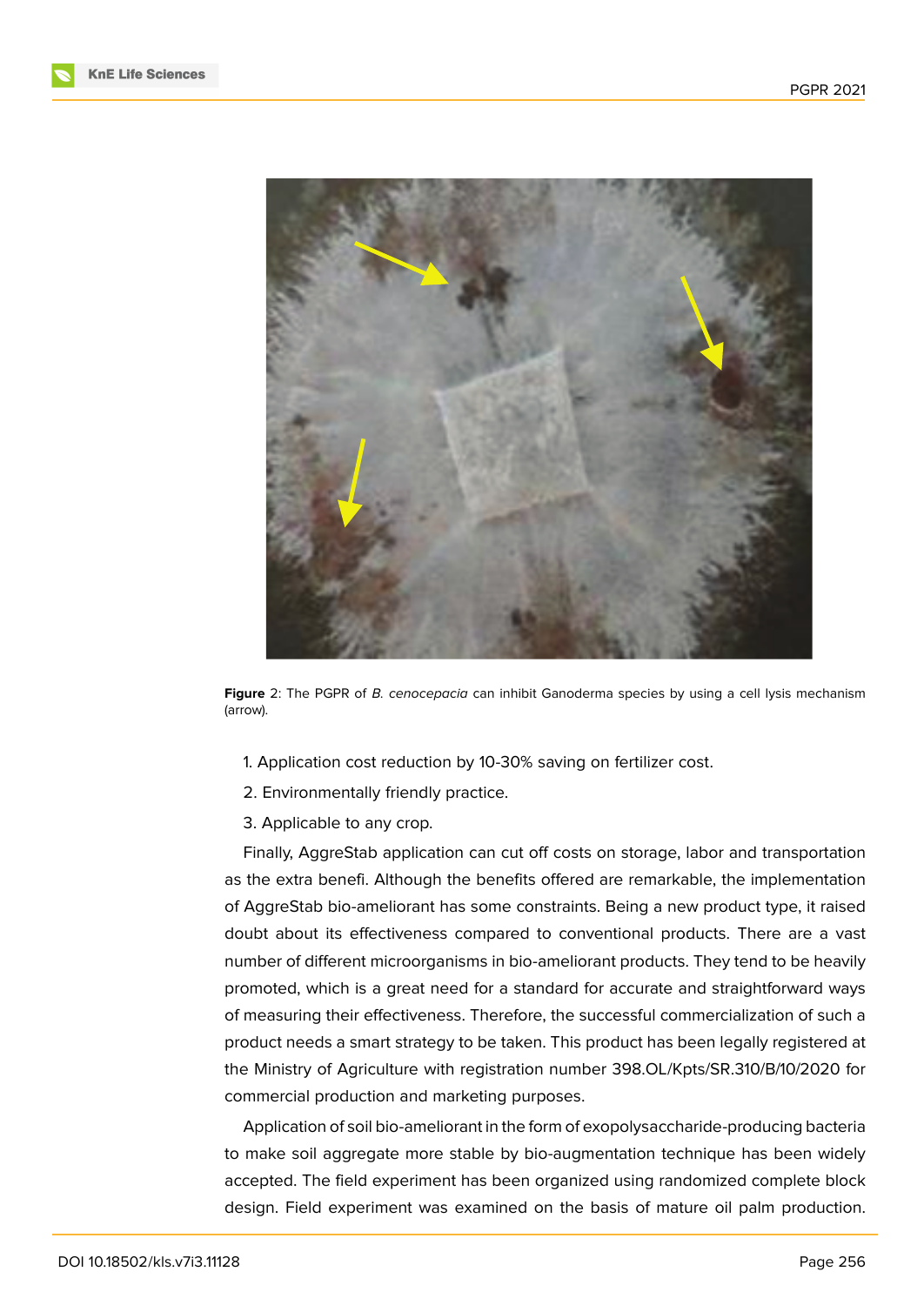**KnE Life Sciences** 

The application of 1.5 kg of AggreStab tree<sup>-1</sup> year<sup>-1</sup> combined with a 75% NPK fertilizer gave better yields of fresh fruit bunches weight and N uptake of oil palm leaves when compared to treatment with 100% dosage of NPK. The use of soil bio-ameliorant with the active ingredient exopolysaccharide PGPR bacteria combined with a reduction in the dosage of NPK fertilizer by 25-50% is predicted to cut fertilizer application costs by 8.6-48.9% ha<sup>-1</sup> year<sup>-1</sup> (specific location) with a production yield higher than or equal to the 100% dosage of NPK standard fertilizer treatment (Table 1).

| <b>Treatments</b>           | Fresh Fruit Bunch (Ton ha <sup>-1</sup> )                       |                                                       |                                                                   |                                                                                      |                                           |       |
|-----------------------------|-----------------------------------------------------------------|-------------------------------------------------------|-------------------------------------------------------------------|--------------------------------------------------------------------------------------|-------------------------------------------|-------|
|                             | PT.<br>Astra PT<br>Agro Lestari, Agro<br><b>Tbk</b><br>texture) | Astra PT<br>(Soil Lestari,<br>Tbk (Peat Agro<br>soil) | <b>Bumitama</b><br>Gunajaya<br>texture)<br>Mature-plant Immature- | PT.<br><b>Bumitama</b><br>Gunajaya<br>(Soil Agro (Soil Texture)<br>texture)<br>plant | PT Buana Average<br>Karya<br>Bakti Soil   |       |
| Control                     | 24.3                                                            | 10.8 <sup>2</sup>                                     | 20.9                                                              | 6.96                                                                                 | 11.67                                     | 14.92 |
| AggreStab                   | 26.6                                                            | 15.4                                                  | 22.4                                                              | 8.05                                                                                 | 13.52                                     | 17.19 |
| Increase in ton 2.3         |                                                                 | 4.6                                                   | 1.53                                                              | 1.09                                                                                 | 1.86                                      | 2.28  |
| Increase<br>percent         | in 9.5                                                          | 42.6                                                  | 7.3                                                               | 15.7                                                                                 | 15.9                                      | 15.3  |
|                             | Yield of palm oil                                               |                                                       |                                                                   |                                                                                      |                                           |       |
|                             | Astra PT<br>PT.<br>Agro Lestari, Agro<br><b>Tbk</b>             | Astra PT<br>Lestari,<br><b>Tbk</b>                    | <b>Bumitama</b><br>Gunajaya<br>Agro                               | PT<br><b>Bumitama</b><br>Gunajaya<br>Agro                                            | PT Buana Average<br>Karya<br><b>Bakti</b> |       |
| Yield of palm 24<br>oil (%) |                                                                 | 24                                                    | 22                                                                | 19                                                                                   | 19                                        | 22    |
| Control (kg)                | 5,832                                                           | 2,592                                                 | 4,591                                                             | 1,322                                                                                | 2,216                                     | 3,311 |
| AggreStab<br>(kg)           | 6,384                                                           | 3,696                                                 | 4,928                                                             | 1,530                                                                                | 2,570                                     | 3,821 |
| Increase in kg 552          |                                                                 | 1,104                                                 | 337                                                               | 207                                                                                  | 353                                       | 511   |
| Increase<br>percent         | in 9.5                                                          | 42.6                                                  | 7.3                                                               | 15.7                                                                                 | 15.9                                      | 15.4  |

Table 1: Observation of production and yield of AggreStab application at demo plots in Central Kalimantan and South Kalimantan.

This microbes-based technology must be thoroughly studied and enhanced to achieve the expected results in order to be fully adopted by the farmers and the stakeholders in crop plantation and agriculture. Therefore, quantified commercial production, strain improvement, and other research topics are being considered. Furthermore, governments and federal agencies should promote the PGPR-based soil bio-ameliorant as environmentally friendly crop improvement alternatives. Moreover, entrepreneurs should put more infestation into their businesses in the PGPR industry and financial assistance for new companies. Apart from that, a large number of efforts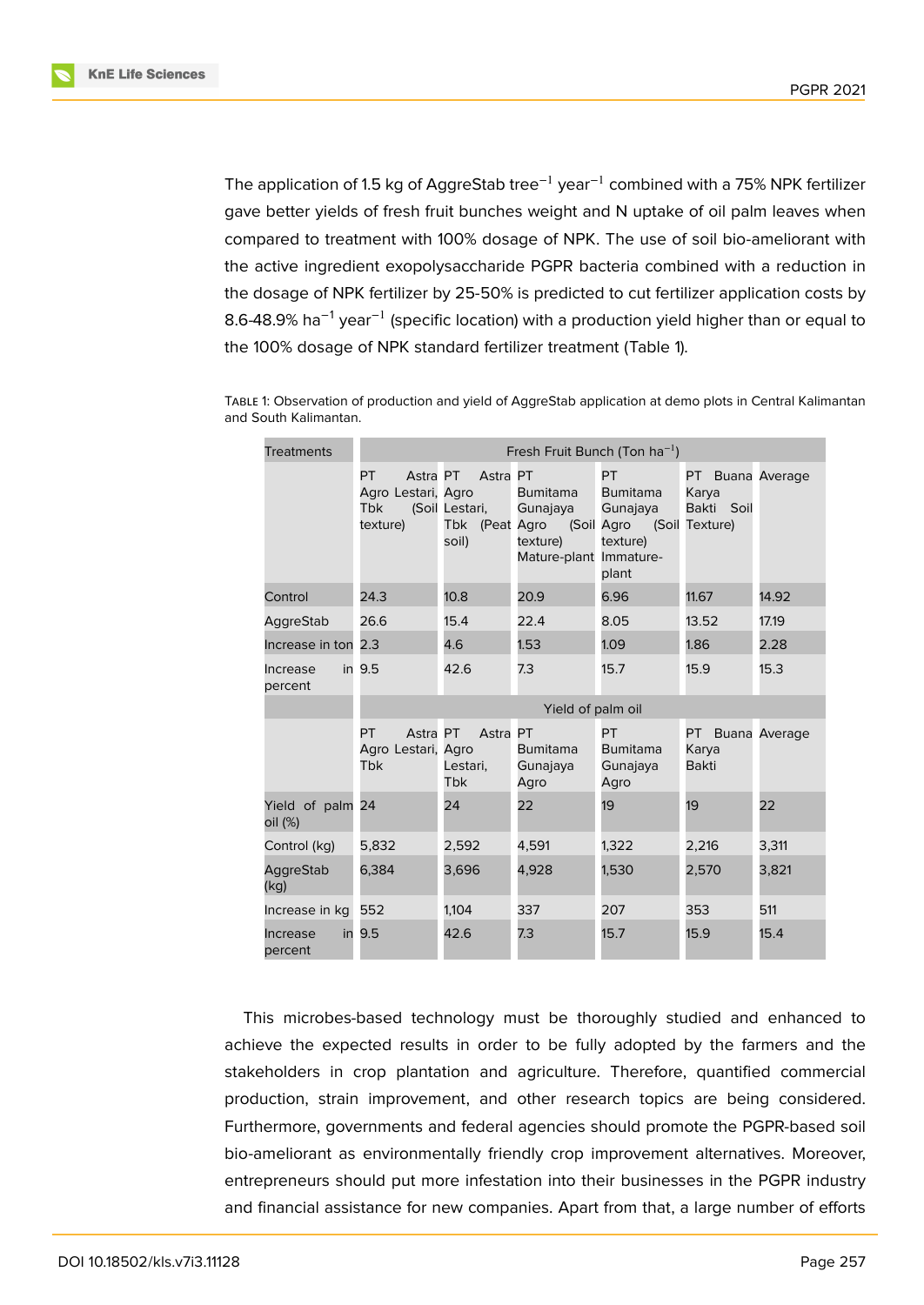

is required to educate farmers and consumers in order to achieve public awareness on the advantages of using soil bio-ameliorant.

# **4. Conclusion**

Crop plantation and agriculture, among the various sectors present within a country, play a critical role in the survival and the fulfilment of the demands of exports and a growing population. As a form of below-ground biodiversity, soil organisms provide a wide range vital services to all ecosystems, such as cycling the nutrient and organic matter in the soil, sequestering carbon, and regulating greenhouse gasses.

In Indonesia, a lack of intensive microbial activity in marginal soils can be overcome by introducing beneficial microbes as soil bio-ameliorants. AggreStab soil bio-ameliorant containing indigenous PGPR inoculants from Indonesia is a cost-effective, eco-friendly, and renewable products and it can reduce the use of chemical fertilizers to promote sustainable practices within agriculture and plantation systems. AggreStab production technology was developed using efficient principles of bioprocess technology. This product has legally been registered to The Ministry of Agriculture for commercial production and marketing. Through appropriate management of PGPR as a soil bioameliorant in agriculture and plantation, the cultivation efficiency in plantation crops, food crops, and horticulture could be increased by reducing conventional fertilizer dosages and maintaining soil fertility.

### **References**

- <span id="page-7-0"></span>[1] Santi LP. The effect of inoculation of *Burkholderia cenocepacia* KTG in water retention and soil nutrient on *Typic udipsamment*. Jurnal Tanah dan Iklim. 2014;2(38):101-108.
- <span id="page-7-1"></span>[2] Goenadi DH, Santi LP. Aplikasi bioaktivator superdec dalam pengomposan limbah padat organik tebu. Buletin Agronomi. 2006;34(3):173-180.
- <span id="page-7-2"></span>[3] Santos MS, Nogueira MA, Hungria M. Microbial inoculants: Reviewing the past, discussing the present and previewing an outstanding future for the use of beneficial bacteria in agriculture. Applied Microbiology and Biotechnology Express. 2019;9(205):1-22.
- <span id="page-7-3"></span>[4] Cantó CF, Simonin M, King E, Moulin L, Bennett MJ, Castrillo G, Laplaze L. An extended root phenotype: The rhizosphere, its formation and impacts on plant fitness. The Plant Journal. 2020;103(3):951-964.